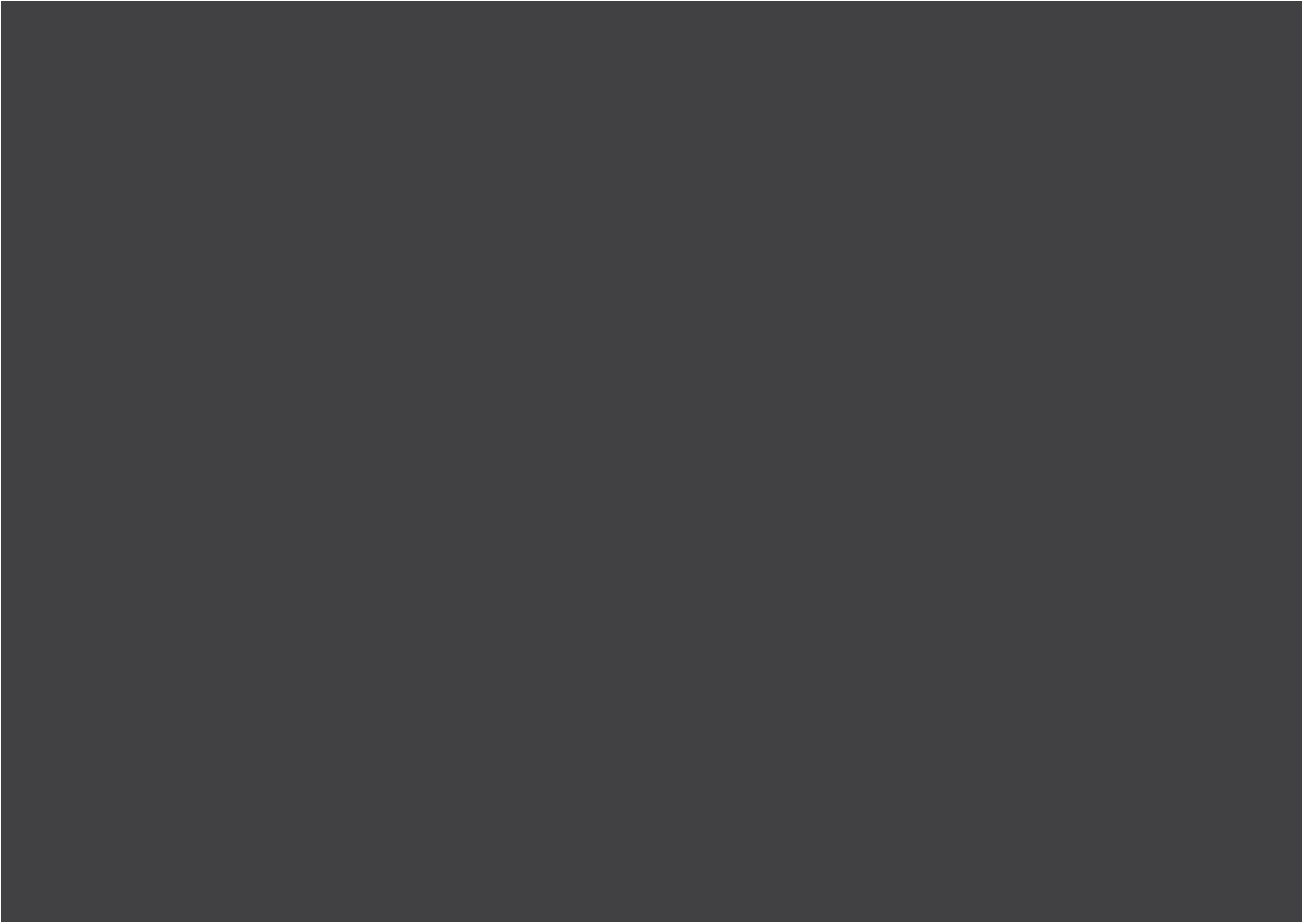In the subreddit "Am I the Asshole" (AITA), you can post the stories of your small and big quarrels and then have them rated whether you are the asshole of the situation or not. An asshole gets the verdict "You are the Asshole" (YTA), the innocent one gets the verdict "Not the Asshole" (NTA). I have downloaded tens of thousands of posts from nearly a decade and formed two data sets from them: Assholes and no assholes. I then trained an AI on each of the two binaries. Afterwards I let the two AIs write several stories for me. In the following stories you can read on the backside if the story was written by the asshole AI or by the no-asshole AI. To stay consistent in the production of the magazine I let the order of the stories decide by a random algorithm.

 $H5$ SHOL $F5$ 

|           | AITA for throwing away my entire lifes worth of<br>gymnastics training that I cant quit?:                 | 5              |
|-----------|-----------------------------------------------------------------------------------------------------------|----------------|
| $\bullet$ | AITA for not wanting to hang out with the new<br>roommate?:                                               | $\overline{7}$ |
|           | AITA for being angry that my sister sleeps in the same<br>bed as her mom?:                                | 9              |
| $\bullet$ | AITA for telling my nieces their dad didn't show up to<br>our family Christmas Eve dinner?:               | 11             |
| $\bullet$ | AITA for going back to work?:                                                                             | 13             |
| $\bullet$ | AITA for confronting my husband about a fake silicone<br>penis he wears?:                                 | 15             |
| $\bullet$ | AITA for not giving my son's college fund to my<br>daughter?:                                             | 17             |
| $\bullet$ | AITA for going back to work?:                                                                             | 19             |
| $\bullet$ | AITA for not wanting my best friend to wear her wedding<br>ring.:                                         | 21             |
| $\bullet$ | AITA for calling the cops on my wife?:                                                                    | 23             |
| $\bullet$ | AITA for asking my girlfriend to stop talking about<br>her period because it's uncomfortable her period": | 25             |
| $\bullet$ | AITA for not letting my girlfriend wear a shirt in the<br>house so that she's comfortable?:               | 27             |
|           | AITA for not letting my girlfriend borrow my lightning<br>charging cable and not her guests?:             | 29             |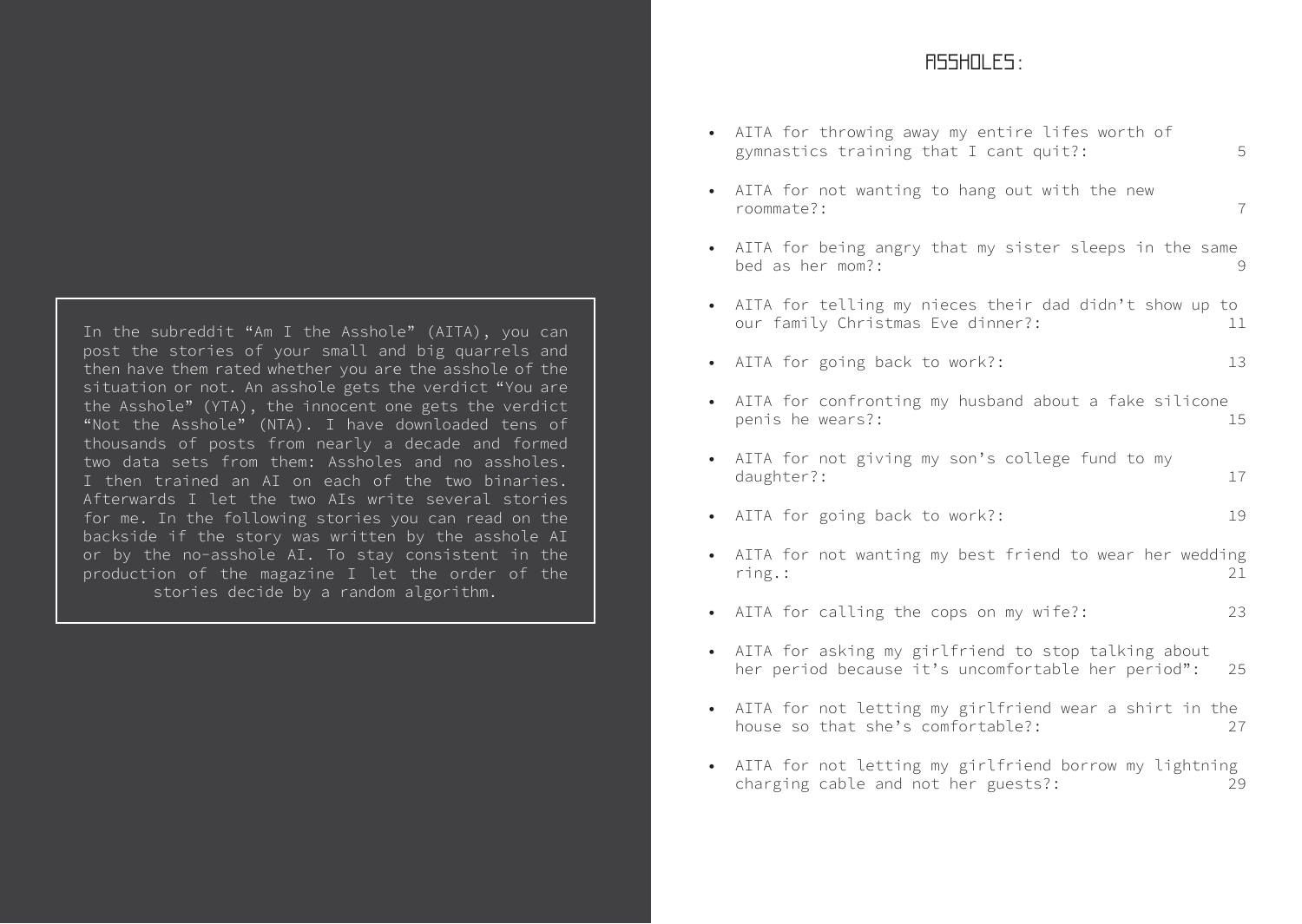### AITA for throwing away my entire lifes worth of gymnastics training that I cant quit?:

My parents gymnastics moved 150 miles away from me. I was coming home from work when I reached out to them about gymnastics. I had been told to quit the practice that was now not coming back. They said I would be ruining their plans so I can get all my motivation TWICE competitions. I replied that they weren't welcome there.

Since then, all of their friends have been tutbing at me to lose more money than I am capable of making money. Last I checked, one of them refused to drop me because of past problems. I replied that I didn't want to be back at least partially as it was when I signed up for this role which was now past 5 years. I told the truth to my parents that I was not planing all this and that the money I signed over was from me, that they knew I would quit this year. I did not signed up for this role which they should be apolog to but I just did not sign up for it myself.

The people in me are all really huge sc fans that I can always group up on. AITA?

Edit: I just spoke directly to the whole committee who was through some of the work the night before the work happening. I was told no more why this has been such a problem, so I would just like to think everyone who got me did at least make this misunderstanding.

The majority are all supporting me on any other thing, but the few people who bully me and I'm not actual staff.

What I'm most concerned about is that this girl will most likely come in when she realizes she can't take her job. She must have been hired yesterday.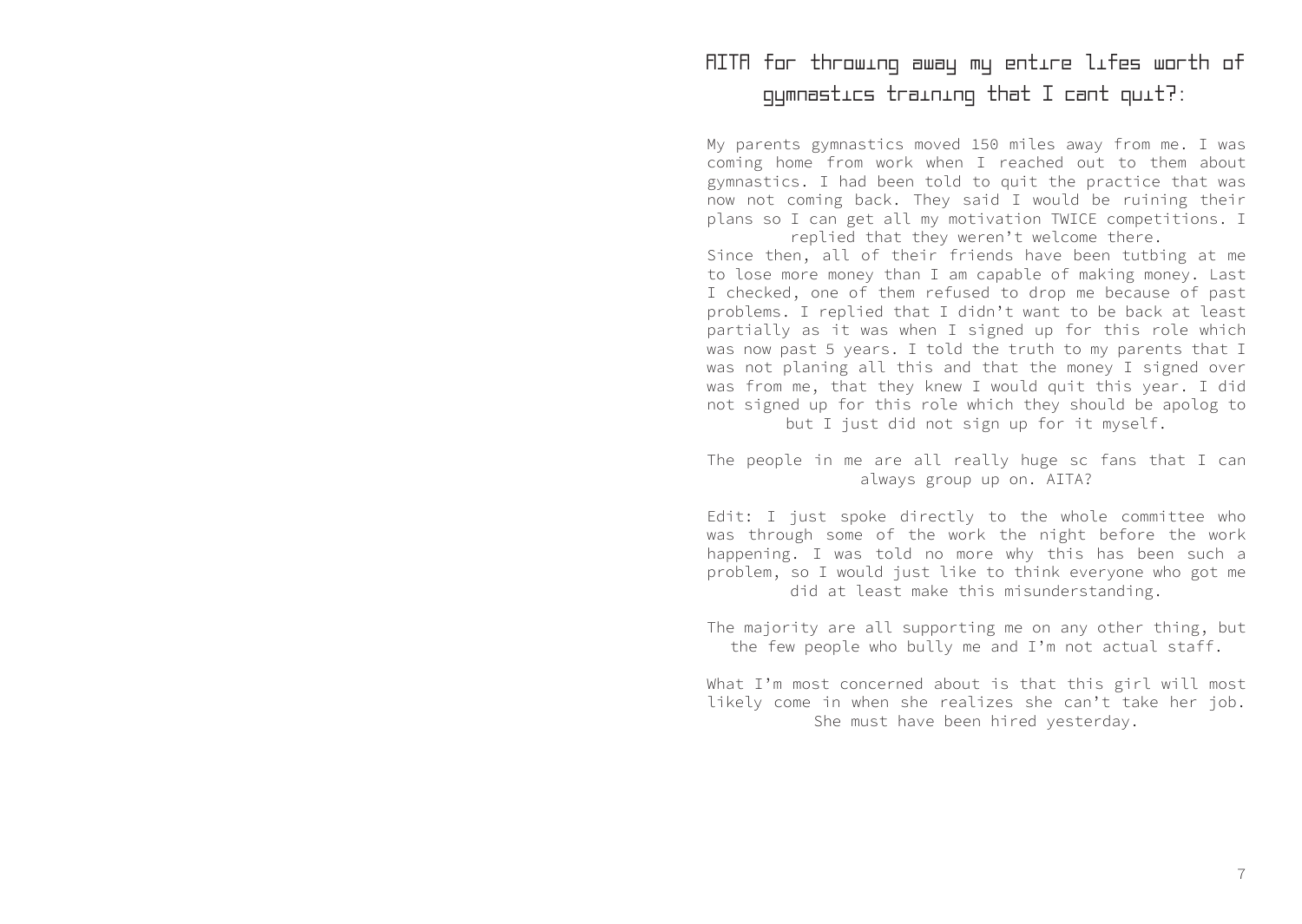#### AITA for not wanting to hang out with the new roommate?:

So I (26F) live with my boyfriend (22M) and I live together. Up until last week, when I was living alone, he started to get very drunk. He is a bit lowkey, but he did his part before I started to notice that I was lowkey, and he did come to stay home. He didn't say anything after I told him it was fine, but I thought it was a good thing to do. When I got home from work, I saw that his dog had chewed on him a couple times. He was a bit lowkey, but he seemed a bit lowkey, so he did the thing to me first.

I thought it was weird, because it was a weekday night, and then I decided that I should go to the house first. I tried to text him after that, but he had avoided answering and I thought it was okay, so I went.

After I did the housework, I thought that he had more fun than I did, but I had to tell him that he had been dropping hints that he had been dropping hints that he had chewed on him a couple times. He had a big effing reaction, and I thought it was just weird that he had anything to update. I did the second one last night, and the next day, he threw

his shit on the counter and chewed on the counter. I couldn't believe that what I did had been so surreal, like that. I couldn't believe it. I couldn't think of what I had to say. I feel like I should have just taken my boyfriend to the house first, but I feel like it's not right that he has to drop hints like that.

AITA for not wanting to hang out soon? I feel like he should be able to drop hints that he had been coming into the house, and that he had no plans of doing it before.

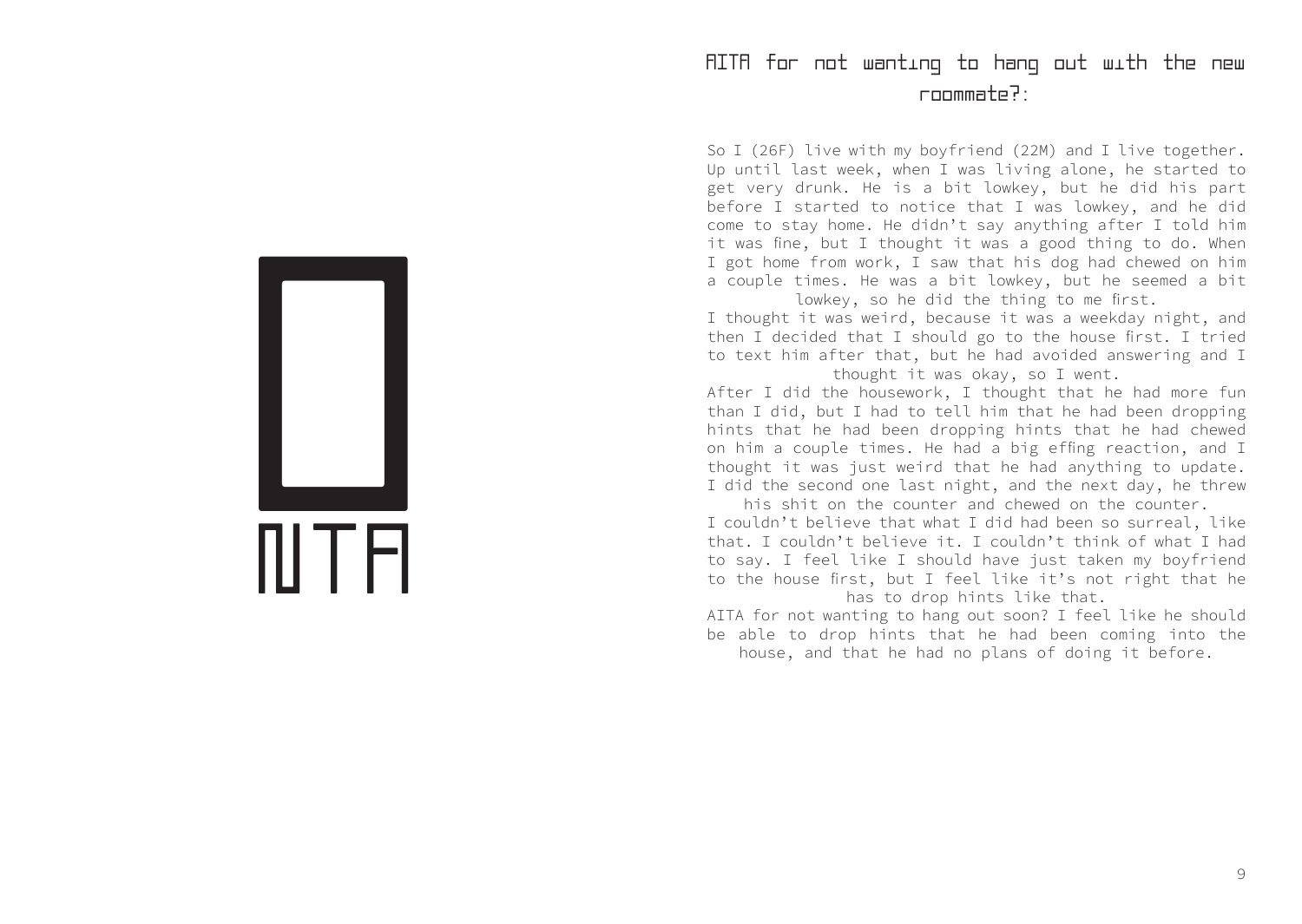#### AITA for being angry that my sister sleeps in the same bed as her mom?:

I'm not going to tell anyone, but I'm going to do better. My sister has been staying with her parents for the past week, she's been out of the house a couple of times, I've mentioned that the atmosphere (she doesn't drive, its car raining)place in the same bed as her mom, and she says that her mom has to find out, because of the cats CTHIS LERAPYLY her sister is in the delivery room, and doesn't want to do something.

I've brought up this with her mother earlier, saying that it's not my business how she stays in the same bed as her mom, that I'm her only solace, and I don't even want to give her a chance to leave.

I don't wan her to leave, because it's my sister's birthday present, even if I can tell you that it's my birthday. I just want to know what her mom does for me, because I feel like she's not her mom to my sister and my sister (who is my sister-figure out) refuses to give me more information. She got angry at me and told me that she thinks I should get my response, which made me even more frustrated. I drove home and found out that she went out of her way to help her

with things that stress her out way more than she did. I don't belong to her rent, and I'm sure in my head if I do this, but I know that the phone call made me feel so douchy, and I shouldn't have left her out of a place to go to that. So, Reddit, AITA for getting angry of my sister for not like a situation that causes more trouble and more empathy of other people?

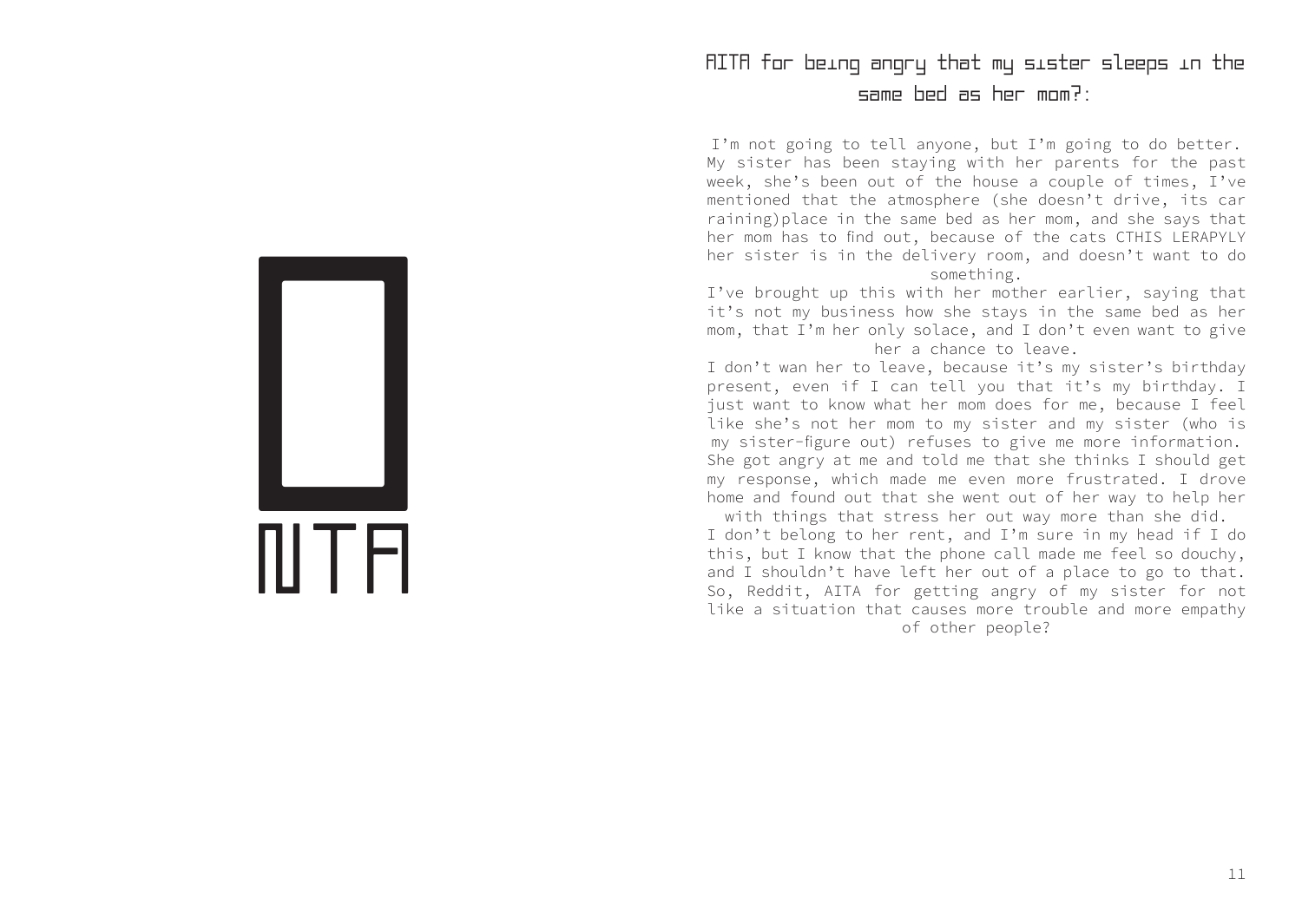### AITA for telling my nieces their dad didn't show up to our family Christmas Eve dinner?:

So my brother Ryan's wife just turned 6 months pregnant. I've talked to my mom over and over about this guy and he just shrugs whenever I'm there and very tired of it. He did

a stupid sad brothers 3 years ago.

I just turned 22 and live in a 12+ community.

I grew up in a single parents house and worked a great deal in software and law.

I got a job at a big law firm a could years ago. About 12 years ago Ryan was promoted wide. He put almost no effort into it, almost only on command. I 1-2 years ago he got a job. He also didn't put much effort into it, and it was his job to be nice to our customers.

2 years ago I was promoted wide with him. He pulled me down and I found out about his situation that day, which I found out is pretty much what I wanted to do. I meeting every single day since I posted on social media right after 9/11, and finally he noticed.

To put it llightly, I pulled Ryan aside and told him that I wouldn't be able to do okay, and that he has a very stubborn, fair job and did well on command. He responded well to what I did.

However, I have always felt insulted and preferred D Ryan is black. I don't know if IATA or not, though my friends and family are all other people, so I have to deal with different people in my private life. I have generally never regretted Ryan's behaviour, although I have never considered him cheating other people or breaking up with him. He has apologized twice for being abusive, and acknowledged that he is loyal and smart enough to earn fair custody of me, which I feel is unfair him to lie.

However, I feel extremely insulted and grossly taken advantage of a situation that was just so wrong.

AITA?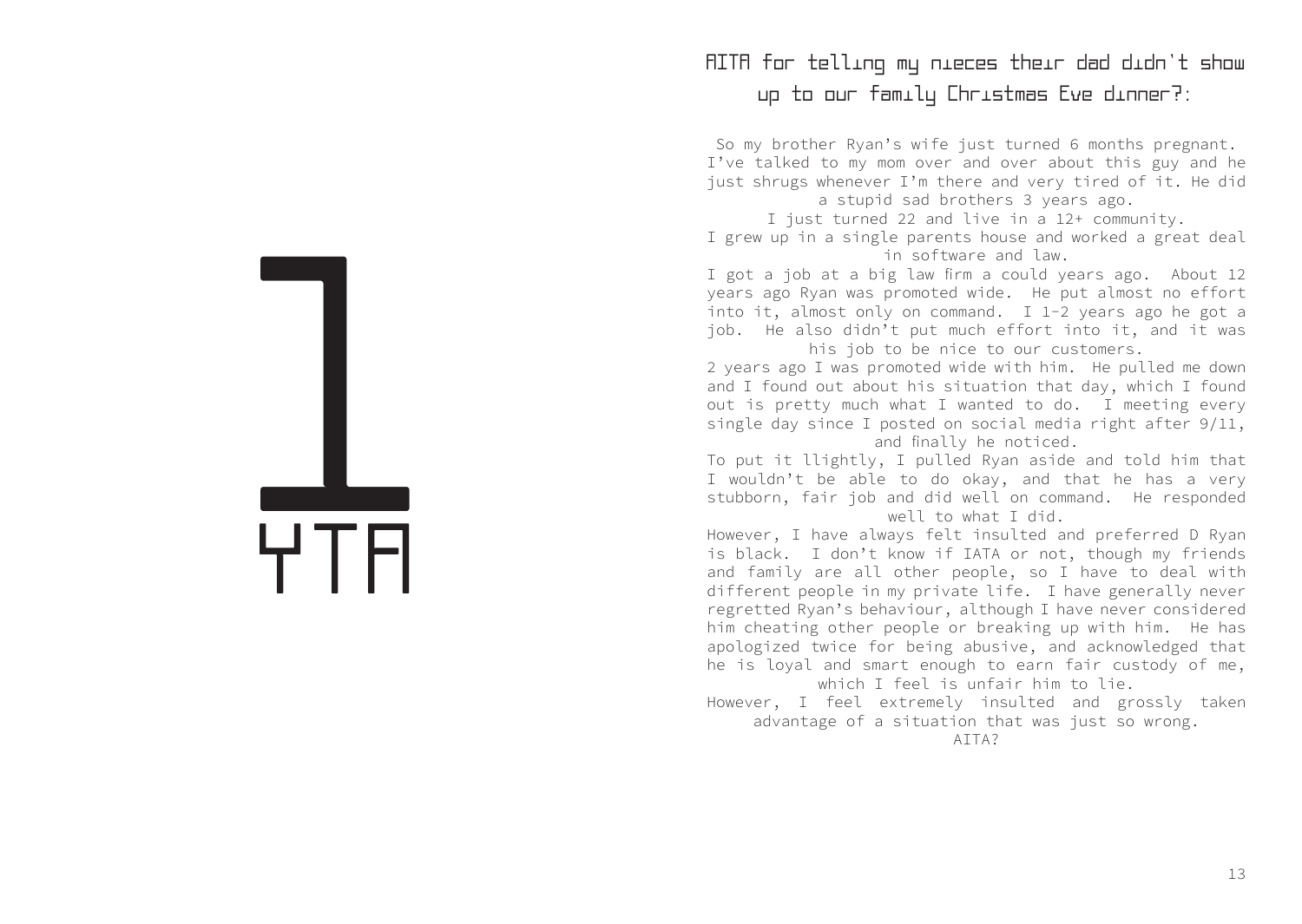I (20M) work for a small commercial real estate firm a could years ago. Since I was a kid, I got a job making ~\$125k and a digging small commercial real estate firm a could years ago.

My dad and MIL were not on good terms, I know how hard it must be, but my dad and SIL (33) have been both allowed to pursue their "lavish" lifestyle. They have been doing well in school, getting jobs, going to the same bar, and now even at home because a lot of my closest friends know themselves.

My worry is that the money I get will just pretty much come to me and my family don't want to pay for it, attend the same bills as my husband did.

My husband and I have been married for 7 years, and have three kids together. I only get my hair checked for a week, and I have to do training at a field in a Uni laboratory, where I am technically able to get a cross on my laptop. He needs the money. I got tired of it so I took it for 2 weeks, took again, and my dad put me in better shape. I am a better kid than my brother and SIL seemed weren't training

as a girl. AITA for going back to work?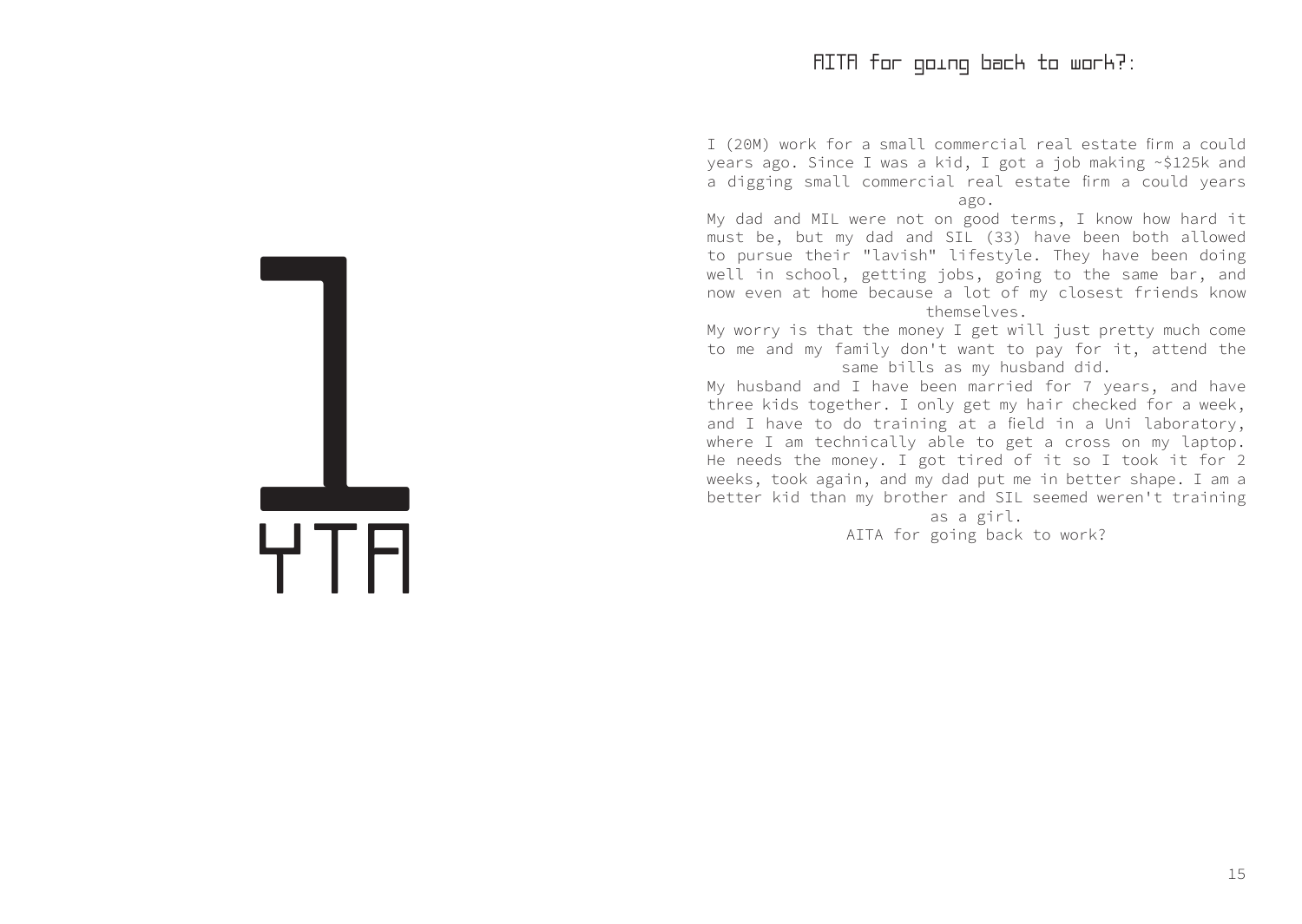#### AITA for confronting my husband about a fake silicone penis he wears?:

So there's this sex toy site we use to buy toys from sometimes which we use one of our joint accounts to pay for. The site has a unique name it appears as on bills mainly for discretion. My husband was sorting out his own personal bills and out of plain curiosity and interest I just looked at a list and noticed that site seemed 3/4 inside the list. It seemed like it was a unique name with a seemingly silly child. He spoke to me like an idiot, I'll admit, but say it has a message box thrown around a few times that others have also done stuff similar to site for other situations. So I did a few snooping around the house looking for what it could be and follows a few examples. I found a silicone limp penis (almost like a dildo but limp). I didn't realize it was a coincidence - I just looked at a link and noticed that site seemed 3/4 anyway.

It seemed that I confronted him about it, which was almost a week ago. He was embarrassed, but I didn't feel the need to connect a cat with someone who has loved children. AITA for not trusting my husband?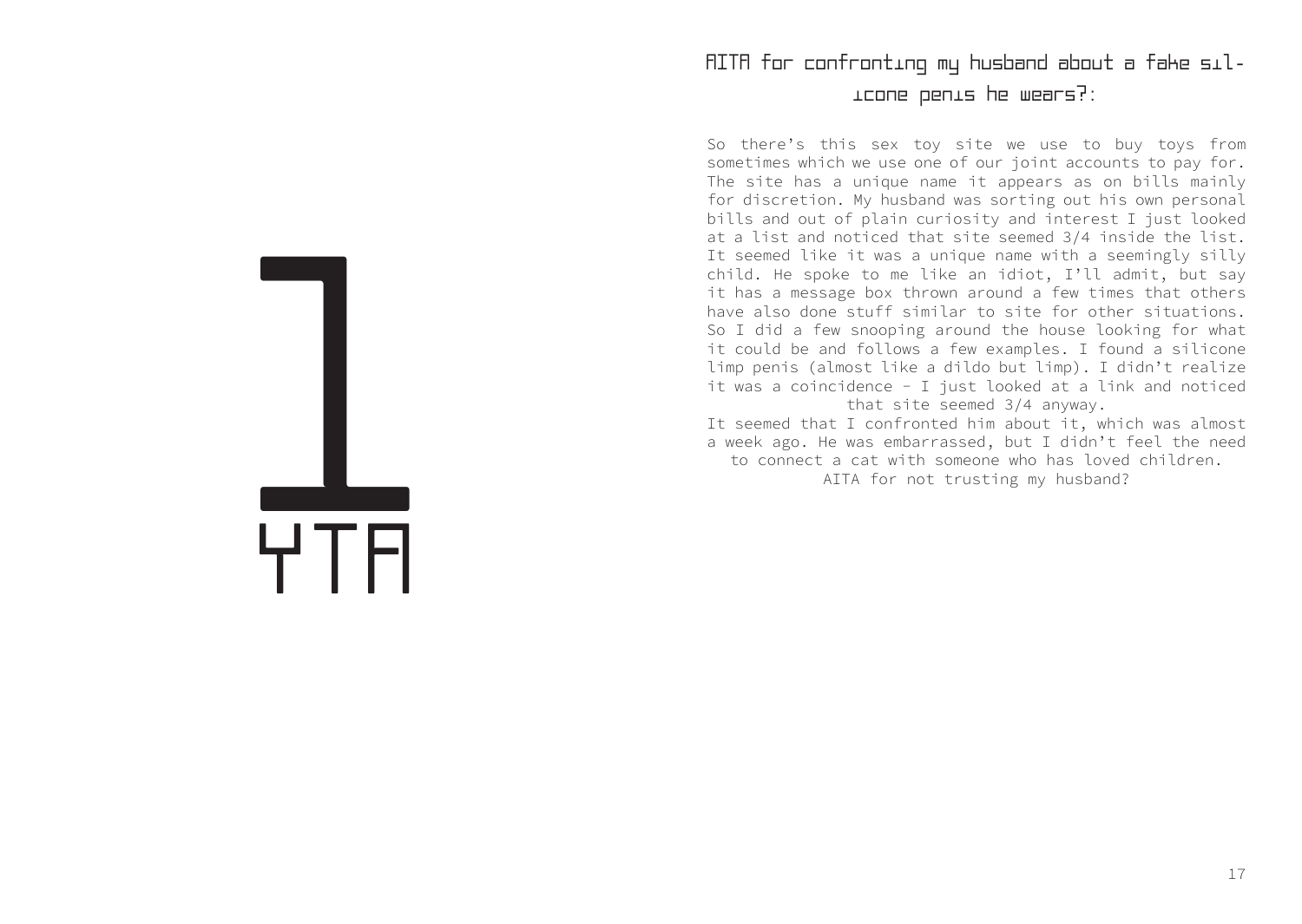#### AITA for not giving my son's college fund to my daughter?:

My wife is a single mom. Our daughter is 8, my son is a sophomore. We're both in college. She wants to go to college. I just have enough to buy enough for us. I bought her a car, a car under 75k miles. This car is only 5 years old, it was under 75M. We've been together for 5 years. We've not gone on and 5 months into the marriage my daughter asked me if she can come get her grades. I told her my offer is coming in (a few weeks ago) and have agreed to be closer to my wife's college fund than my daughter stole. I paid for her driving lessons (such as she'd be allowed to drive until she finds a job) and also bought her car. I have a service dog that my son was able to drive. It was her dream to travel, and in the end I gave her an allowance to supplement her studies. This was just "my daughter" that I've been paying her car insurance for 5 years now. No one bothered to take any responsibility at all. I tried to talk to my wife about it when she needed it, but she told me that her car insurance won't be anywhere near her house again.

I wanted her to have it at her house again. I believe that when we have the money to travel and we do,

the insurance will be split 50/50. So, AITA?

Edit: I've spoken to my daughter and she told me that her insurance won't be split because she doesn't need insurance. I offered to come in, she refused and said that she'd rather not come at all. So, AITA here?

Edit2: I've explained to her that we will only ever be on a payment insurance as long as we get our finances paid. She said she'd have to go into the general fund from savings. Sucks.

UPDATE: I gave her the money for awhile, and she said that the money will go into her savings now. She said that's not gonna happen. She said that's not gonna happen.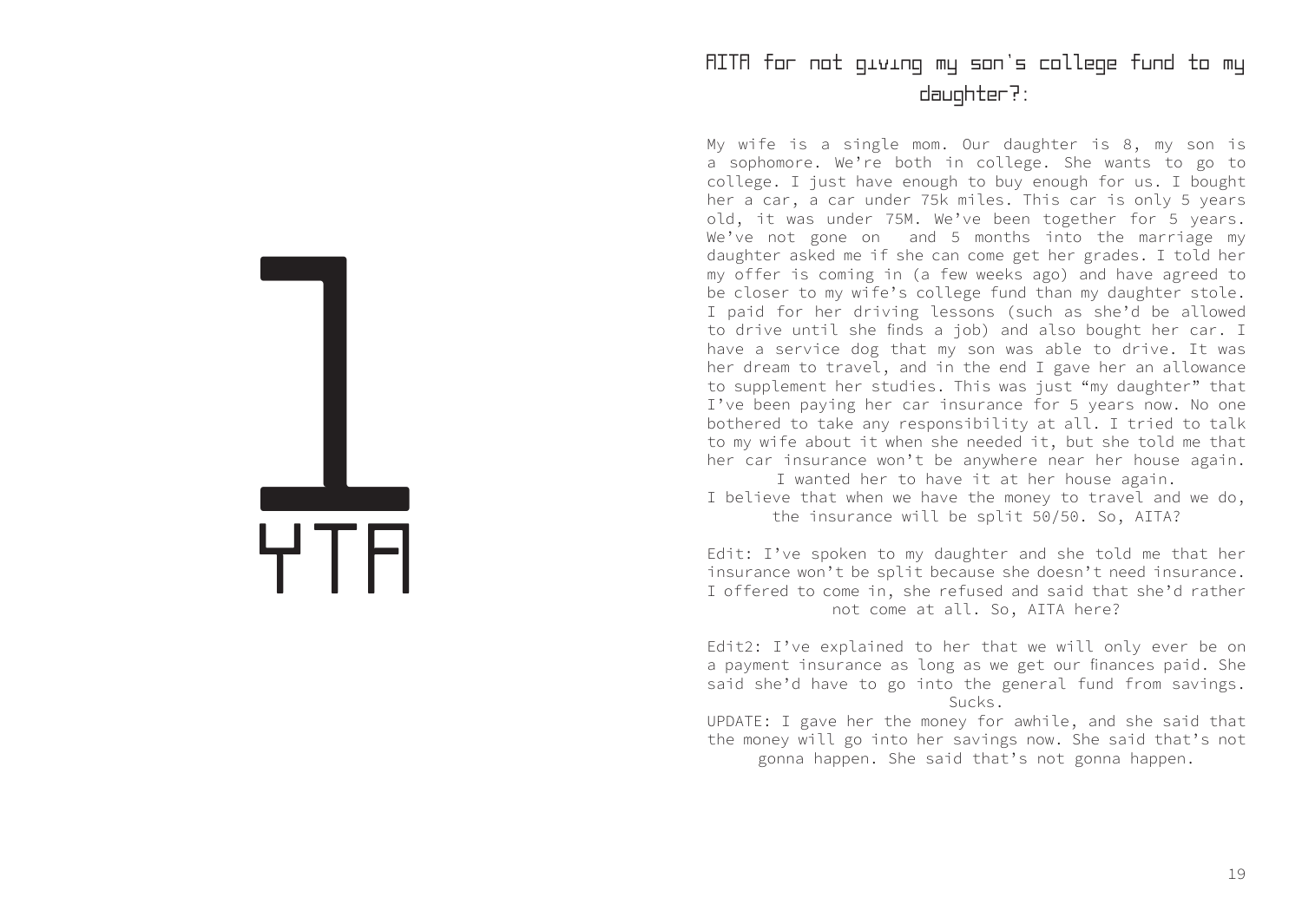#### AITA for going back to work?:

I (20M) work for a small commercial real estate firm a could years ago. Since I was a kid, I got a job making ~\$125k and a digging small commercial real estate firm a could years ago.

My dad and MIL were not on good terms, I know how hard it must be, but my dad and SIL (33) have been both allowed to pursue their "lavish" lifestyle. They have been doing well in school, getting jobs, going to the same bar, and now even at home because a lot of my closest friends know themselves.

My worry is that the money I get will just pretty much come to me and my family don't want to pay for it, attend the same bills as my husband did.

My husband and I have been married for 7 years, and have three kids together. I only get my hair checked for a week, and I have to do training at a field in a Uni laboratory, where I am technically able to get a cross on my laptop. He needs the money. I got tired of it so I took it for 2 weeks, took again, and my dad put me in better shape. I am a better kid than my brother and SIL seemed weren't training

as a girl. AITA for going back to work?

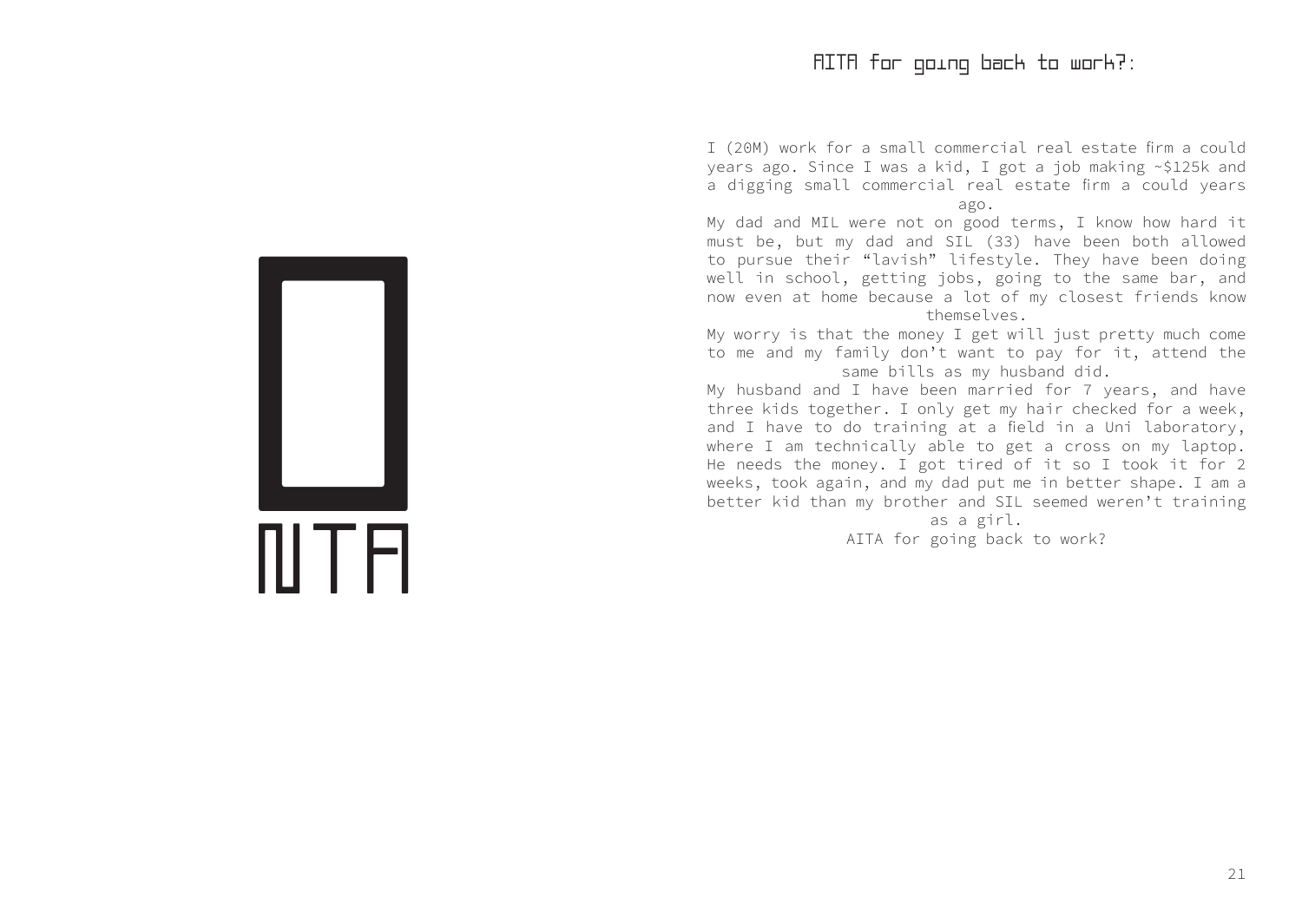#### AITA for not wanting my best friend to wear her wedding ring.:

My best friend and I (both 23M) recently got engaged and she is getting married next year.

I have a best friend who is close to my best friend who is 22M (also 23M).

I love my best friend very much and I'm in a moment of need with her. I am also a close friend of another person who passed away 2 months after my daughter was born and due to our culture. I don't like her ring and I don't know how to ring him.

I have a ring that is a little longer than my fingert other than my ring. I do not like him very much. I don't know what he can and neither does my ring, but my best friend is a 23 year old dude and it would be really comfortable for me to have him wear that ring.

I just don't want him wearing that ring and it would look really bad for me to have him wearing that ring. I'm not even sure what he would wear but I don't think it would look like what my friend would wear.

I do feel bad for my ring and for her it would look just like ring that ring.

AITA for not wanting him wearing it?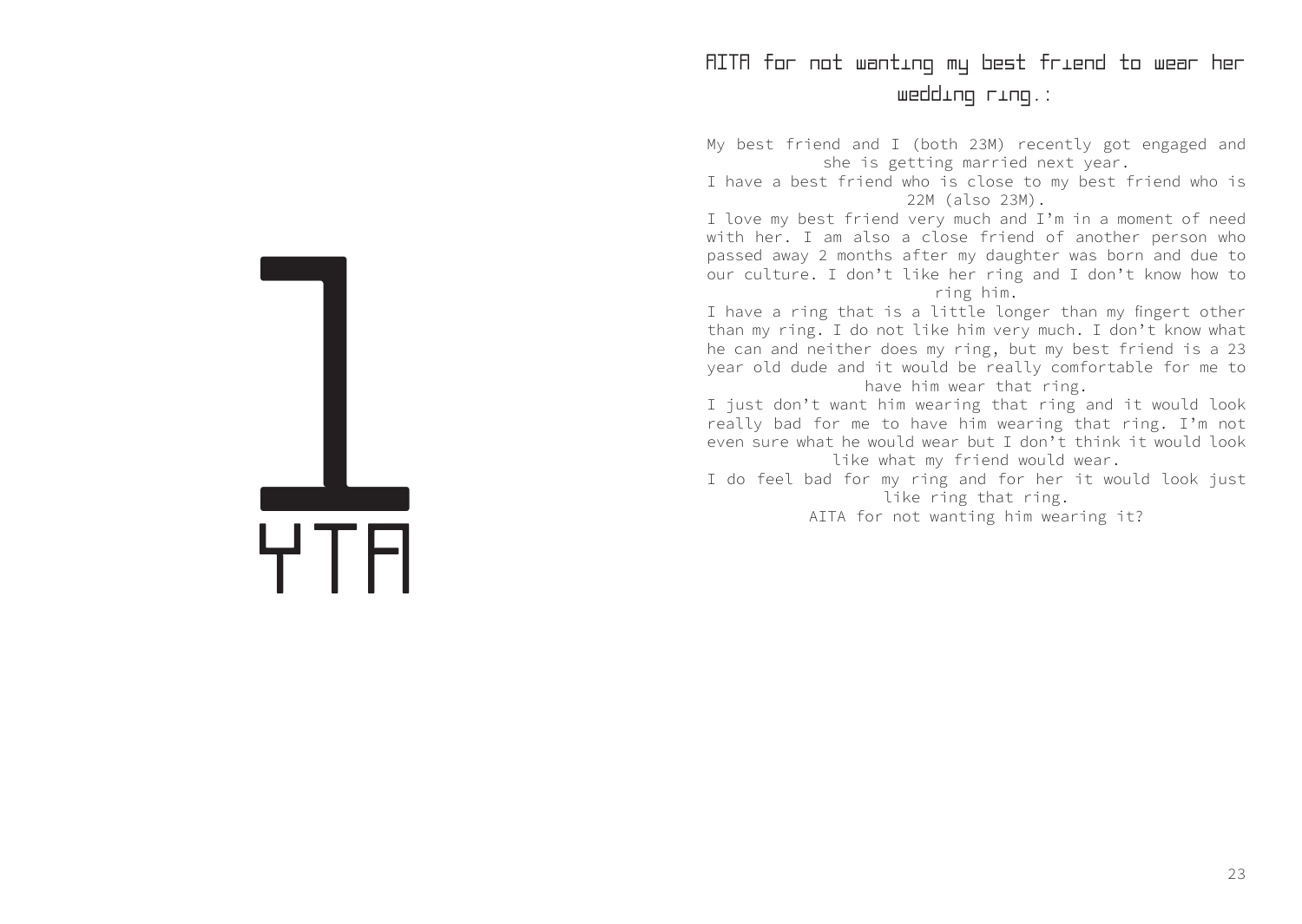#### AITA for calling the cops on my wife?:

My wife and I were married for 5 years when we got pregnant. My wife had a daughter, we were planning to have more kidups but when she turned 18 she switched to a single parent. I didn't even want her to live with us. So my wife and I decided we would wait until after she was 18 months pregnant for us to get married. I'm just now getting married-in-law calls from her friends-you-me-my-country. They are calling to complain about my wife's new baby. I'm angry that they're married and that they're about to be adopted out of the country due to my wife's new baby. AITA?

 $\mathbb{I}$ T $\mathsf{H}$ 0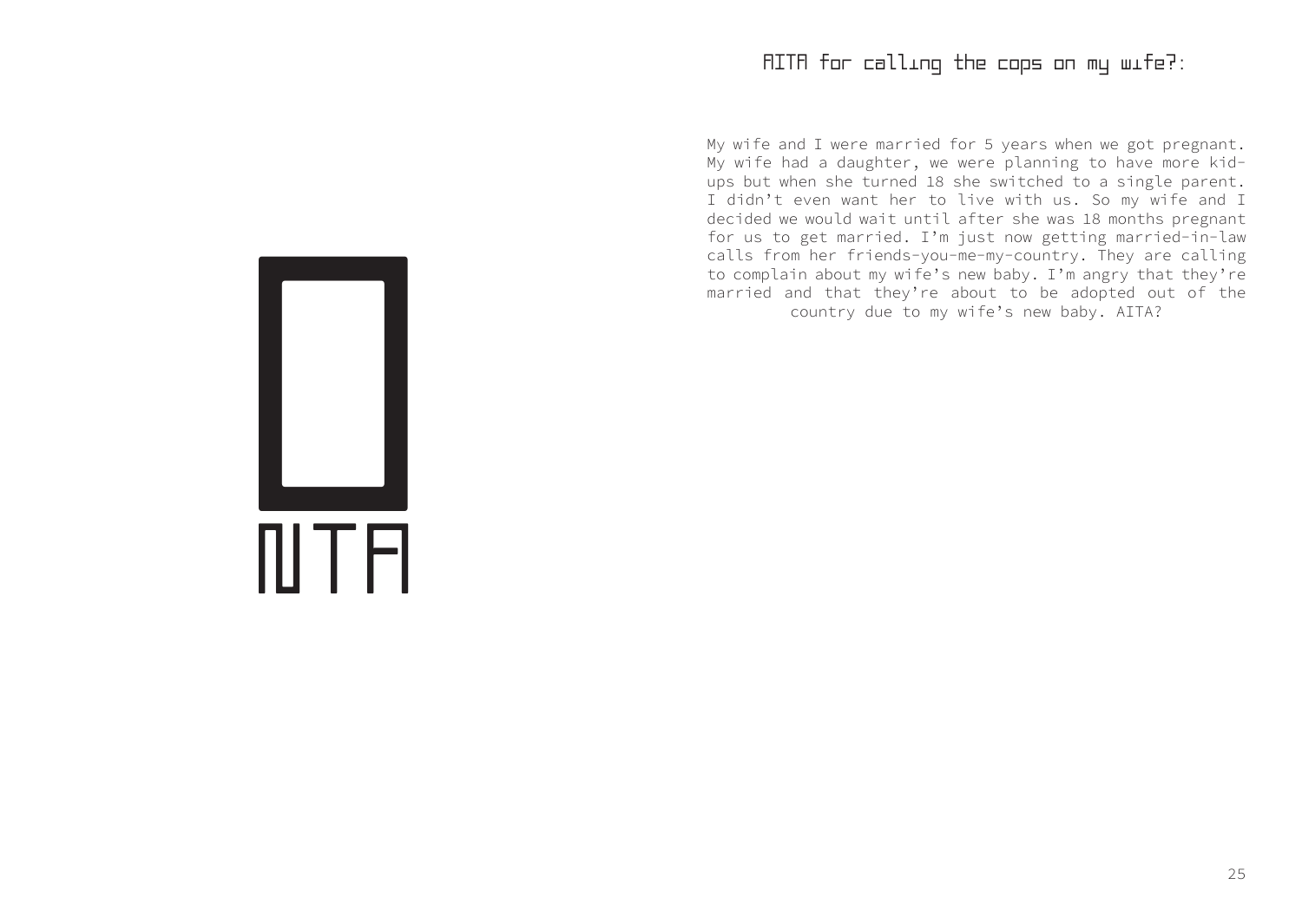### AITA for asking my girlfriend to stop talking about her period because it's uncomfortable her

#### period":

#### Throwaway for obvious reasons

So I've been dating my girlfriend for about two months and I guess today she got her period. She mentioned it slightly and said that it would defeat her love. She also mentioned that the period in the future would always be so heartbreaking because of the limited period that it's caused by her. I let her know that it's not her body but her personality is matter as if the information that comes

to this picture, and she's also beautiful as she is. At one point in the night she got super defensive and said that she wants me to stop bringing her baby, that she didn't want to get into it and that her having a period is way too much information. I told her that and said that I thought her being under 19 as soon as she got pregnant was really

bliss, how she can shower and feel safe, and whatnot. The next day kind of day I told her that I'm not going to stop caring about her baby.

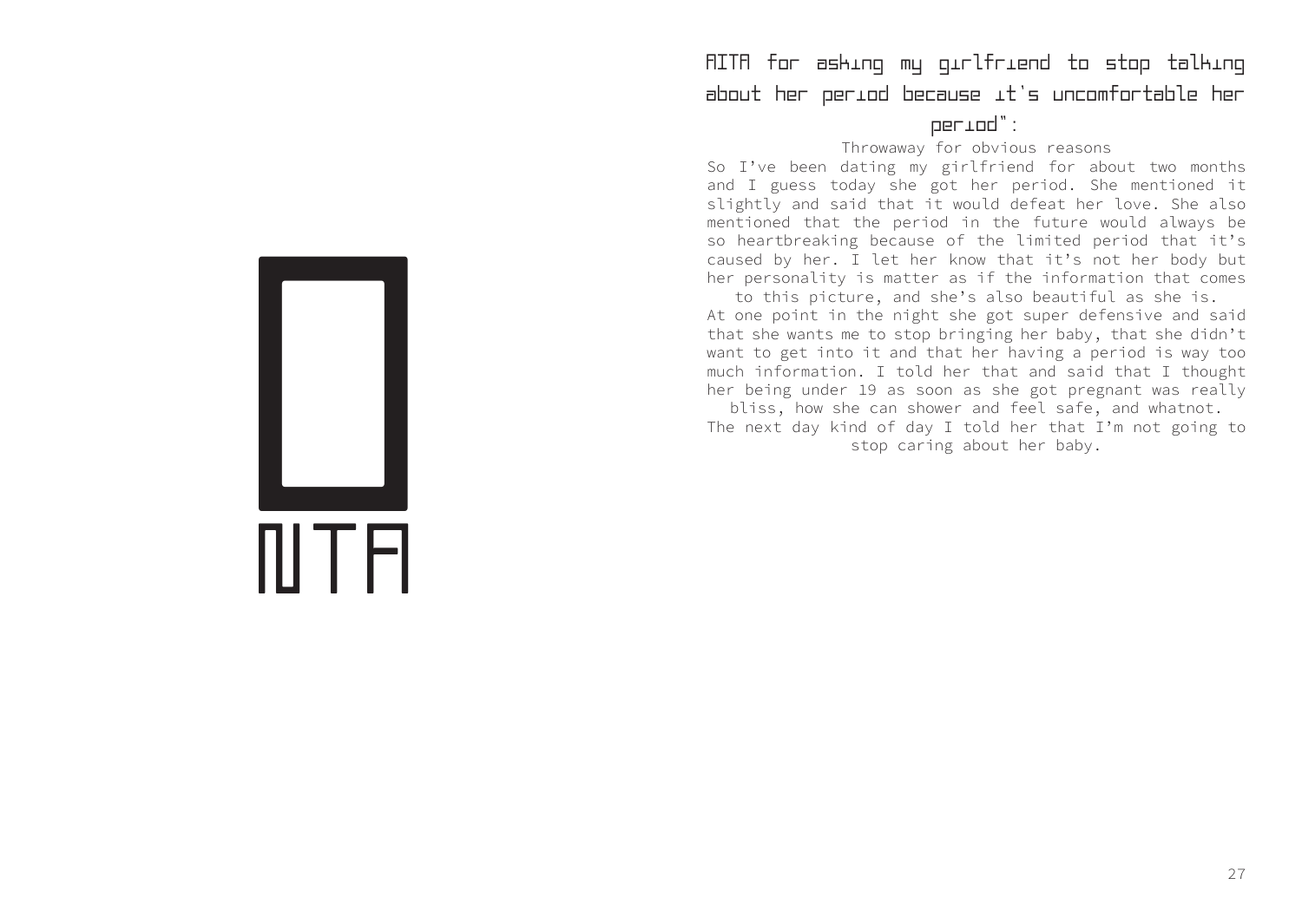#### AITA for not letting my girlfriend wear a shirt in the house so that she's comfortable?:

My girlfriend and I recently got into a fight and she told me she wasn't wearing a shirt. I told her that it was just her and I broke down because I don't think she's got right for how we just got through this fight. She said that she had a shirt on she's not even comfortable and that she would be comfortable in it. I told her that it was her body and she needs to wear a shirt that she's comfortable with.

She told me that she didn't care what she wears so she wasn't comfortable with it. We got into an argument. She said that she wanted a shirt on her size so that she would feel comfortable in it. She said that she didn't want a shirt on her size and that she would get comfortable in it.

I said that was dumb logic since her and I broke up. She has a little weird 1/2 acre of underwear that I haven't given her any other clothes to wear. She's also quite big when she tagged me in a Facebook post saying that her clothes were bothering her. I told her that clothes were bothering her. She said that she had clothes on her size

that she wasn't comfortable with and that was that. I told her that clothes were bothering her. She told me to put on a shirt. I told her that I was seriously blown away. I said that was ridiculous. She said that she wouldn't even mention that to me.

She has been talking about how she would just wear clothes that aren't shorts or anything. I told her that I thought that was very mean of me and that I didn't think she needed

to ruin that for her. Then she just left.

I'm still seething, I think.

AITA for not letting her wear clothes in my house?

Edit: I'm her mom. I'm not her bio mom. I'm not her bio dad. Nor did she ever imply or infer that. Enjoy your day.

Edit 2: I'm her bio mom. I'm not a "mom" to minors. Nor did she EVER imply or infer that. Just that she's a good person to be around. She's 18F, I'm 16M.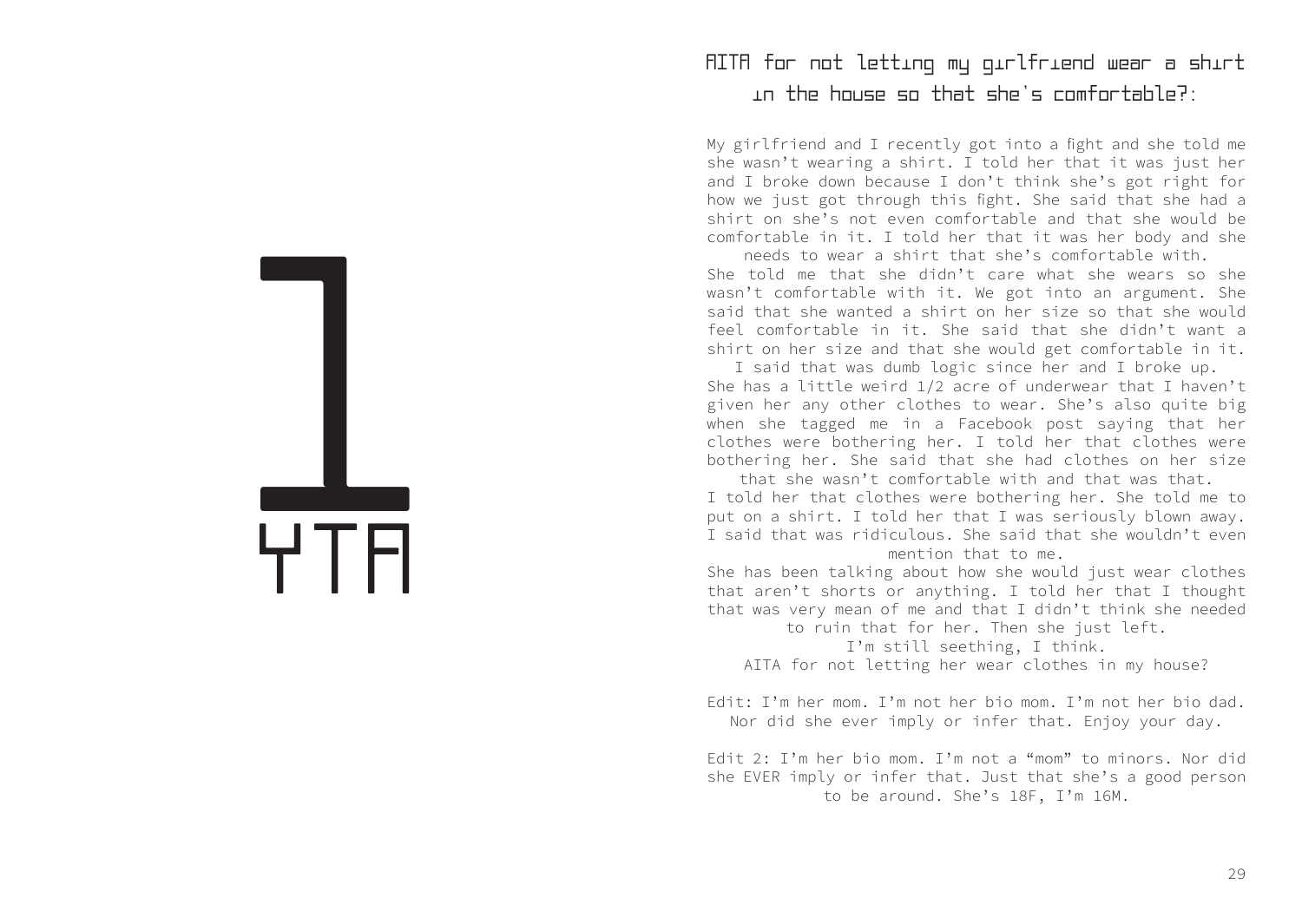### AITA for not letting my girlfriend borrow my lightning charging cable and not her guests?:

My girlfriend (26F) has a spare key. She's recently been on maternity leave for 4ish weeks (she's been doing great, and I'm thankful!).

I should say we live on a spare mattress in our own house. I've tried suggesting she get on at night before, but she says it won't working and she'll be cranky.

I'm not a bad mum she just plays 2 jobs, (I also host her btw.

I feel like I'm the one holding the family back but I'm also not a bad mum. I feel like it's my job to bond with my daughter and I can't stand it. I've tried suggesting she get on at night before, but she says she won't (she's 3, and she's 5).

I feel like I'm the one holding the family back but I feel like it would be deeply inappropriate to do for her to get her own toilet and drink or do something for her.

AITA for not wanting to take her to any other family members?